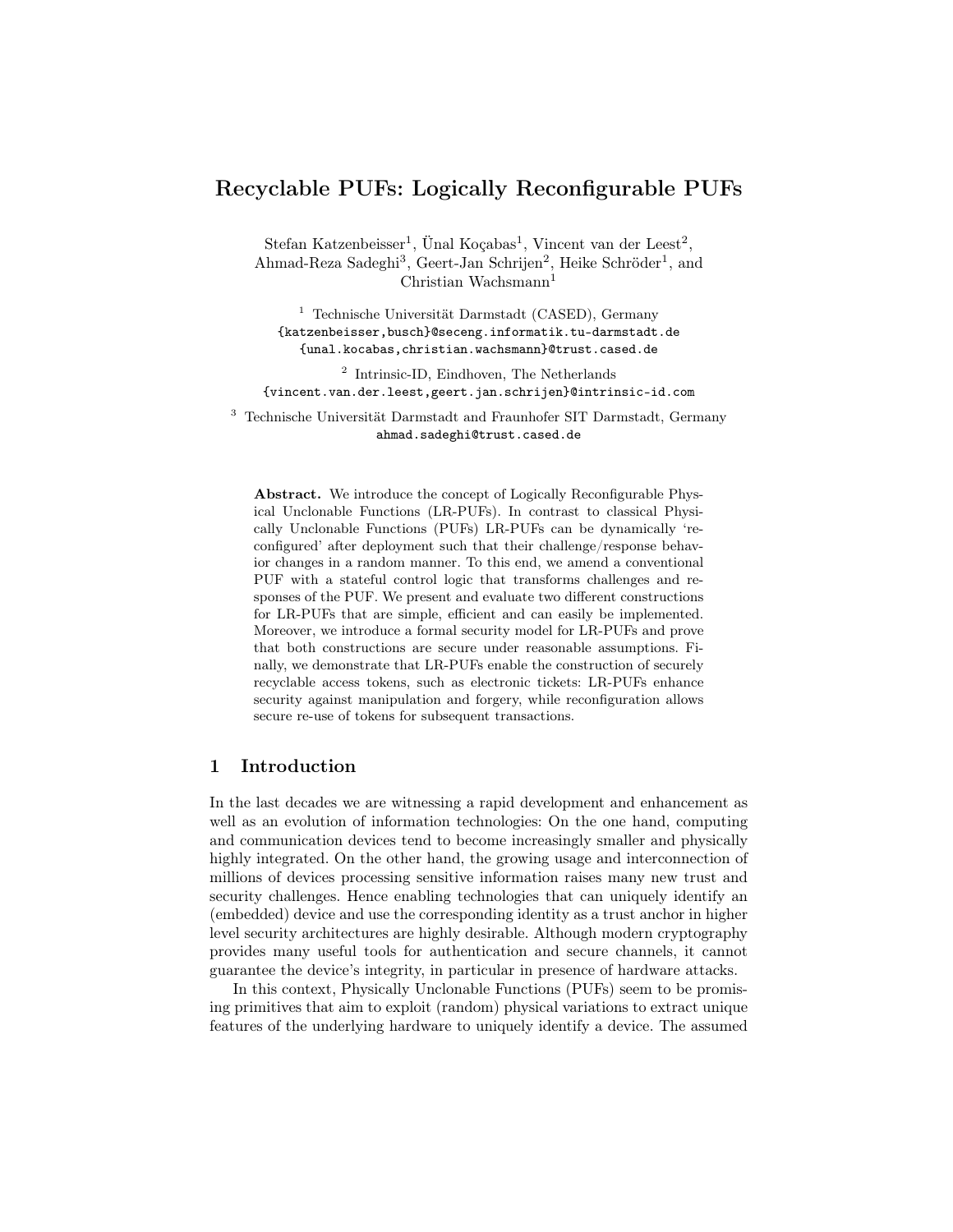properties of PUFs such as unclonability, unpredictability and tamper-evidence make them very appealing for deployment in cryptographic applications. Since their introduction by Pappu [38,39], PUFs have been proposed for secure generation and storage of strong cryptographic keys (see, e.g., [52,26]), and for emerging hardware-entangled cryptography [3], where the security of the cryptographic scheme is based on the physical properties of PUFs instead of mathematical problems. Moreover, today, there are already PUF-based security products aimed for the market (e.g., RFID, IP-protection, anti-counterfeiting solutions) [51,16].

So far, most existing PUFs exhibit a static behavior while a variety of applications greatly benefits from the availability of PUFs whose characteristics can be changed dynamically, i.e., reconfigured, after deployment: For instance, PUF-based key storage [52,26] and PUF-based cryptographic primitives [3] may require that previous secrets derived from the PUF cannot be retrieved any more. Another example are solutions to prevent downgrading of software [20] by binding the software to a certain hardware configuration, e.g., a PUF, which require the PUF behavior to be irreversibly altered upon installation of a software update. Moreover, when PUF-based wireless access tokens<sup>4</sup> (e.g., [40,49,37,42,51]) are re-used/recycled, the new users of the token shall not be able to retrieve access rights and/or to obtain privacy-sensitive information of the previous users of the token (see, e.g., [53,17,4]).

Unfortunately, all known implementations of physically reconfigurable PUFs rely on optical mechanisms, reconfigurable hardware (i.e., FPGAs), or novel memory technologies [20], which all have serious drawbacks in practice. In particular, optical PUFs cannot easily be integrated into integrated circuits and require expensive and error-prone evaluation equipment while FPGA-based solutions cannot be realized with non-reconfigurable hardware (e.g., ASICs) that is commonly used in practice [29].

Our goal and contributions. In this paper, we propose Logically Reconfigurable PUFs (LR-PUFs), an alternative construction to physically reconfigurable PUFs. LR-PUFs augment a physical PUF with a stateful control logic that changes the challenge/response behavior of the LR-PUF according to its internal state.<sup>5</sup> In particular, our contributions are as follows:

- New constructions: We propose two different constructions for logically reconfigurable PUFs (LR-PUFs). Our performance measurements show that the implementation overhead of the logical reconfiguration on top of a physical PUF is rather small.
- $-$  Security model: We introduce a formal security model for LR-PUFs and prove that both of our constructions are secure. More precisely, we show that, when

<sup>4</sup> PUFs provide a lightweight and cost-effective solution to the problem of detecting counterfeit or cloned access tokens (e.g., RFID-based electronic tickets) by cryptographically binding a user's access rights to the physical characteristics of the token.

<sup>5</sup> A similar concept has been independently proposed by Lao et al. [22]. However, they do not provide a (formal) security model and do not discuss the adversary model and assumptions underlying their constructions.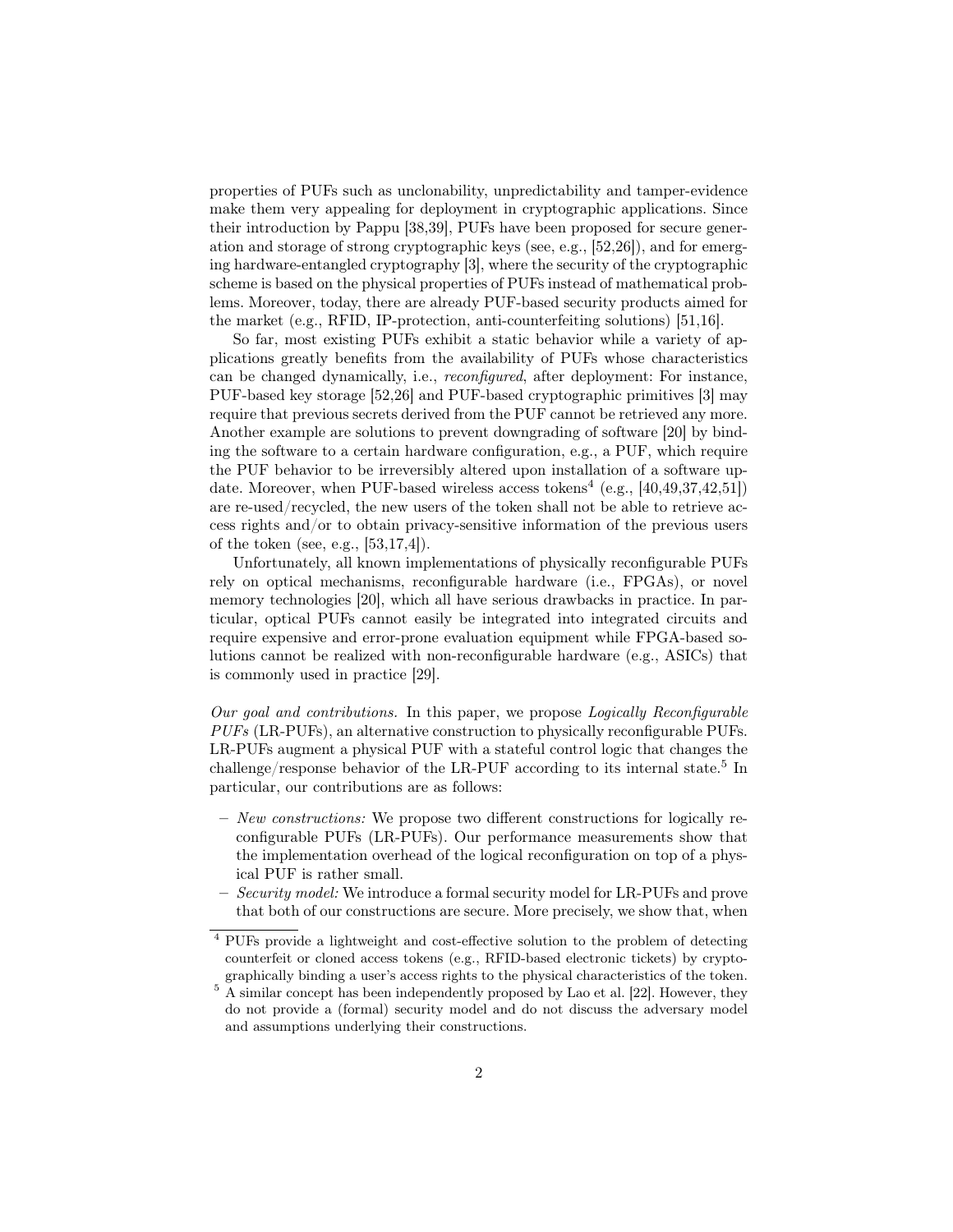instantiated by an appropriate physical PUF under reasonable assumptions, our LR-PUFs can achieve both forward- and backward-unpredictability: The former assures that responses measured before the reconfiguration event are invalid thereafter, while the latter assures that an adversary with access to a reconfigured PUF cannot estimate the PUF behavior before reconfiguration.

– Applications: We demonstrate how LR-PUFs could be deployed for re-usable (recyclable) access tokens, such as electronic transit tickets, and discuss other envisaged applications of LR-PUFs.

Note that, although the constructions of LR-PUFs as proposed in this paper seem to be similar to Controlled PUFs [11], LR-PUFs and Controlled PUFs have very different objectives: In contrast to Controlled PUFs, LR-PUFs do not aim to prevent modeling attacks on PUFs but provide a practical way to enable reconfigurability for existing, typically static PUF constructions. We will elaborate on this aspect in Section 3.

Outline. The rest of the paper is structured as follows: After providing background information on Physically Unclonable Functions (PUFs) in Section 2, we present the concept of Logically Reconfigurable PUFs (LR-PUFs) in Section 3. We show two concrete LR-PUF constructions in Section 4, describe their implementation and evaluate their performance in Section 5, and formally prove their security in Section 6. In Section 7, we show how LR-PUFs could be used to realize recyclable access tokens and discuss several other potential use cases of LR-PUFs. Finally, we conclude in Section 8.

### 2 Background: Physically Unclonable Functions (PUFs)

A Physically Unclonable Function (PUF) is a noisy function that is embedded into a physical object, e.g., an integrated circuit [39,2]. When queried with a challenge w, a PUF generates a response  $y \leftarrow$  PUF $(w)$  that depends on both  $w$  and the unique device-specific intrinsic physical properties of the object containing PUF(). Since PUFs are subject to noise (e.g., environmental variations), they return slightly different responses when queried with the same challenge multiple times.

In literature, PUFs are typically assumed to be *robust*, *physically unclon*able, unpredictable and tamper-evident, and several approaches to heuristically quantify and formally define their properties have been proposed (see [2] for a comprehensive overview). Robustness means that, when queried with the same challenge multiple times, the same PUF will always return the same response. Physical unclonability means that it is infeasible to produce two PUFs that cannot be distinguished based on their challenge/response behavior, which cannot be achieved by (cryptographic) algorithms. Unpredictability requires that it is infeasible to predict the PUF response to a given unknown challenge, even if the PUF can be adaptively queried for a certain number of times. Since this is the most interesting property for cryptographic applicationds of PUFs [2], we will formally define unpredictability later, when we prove the security of our LR-PUF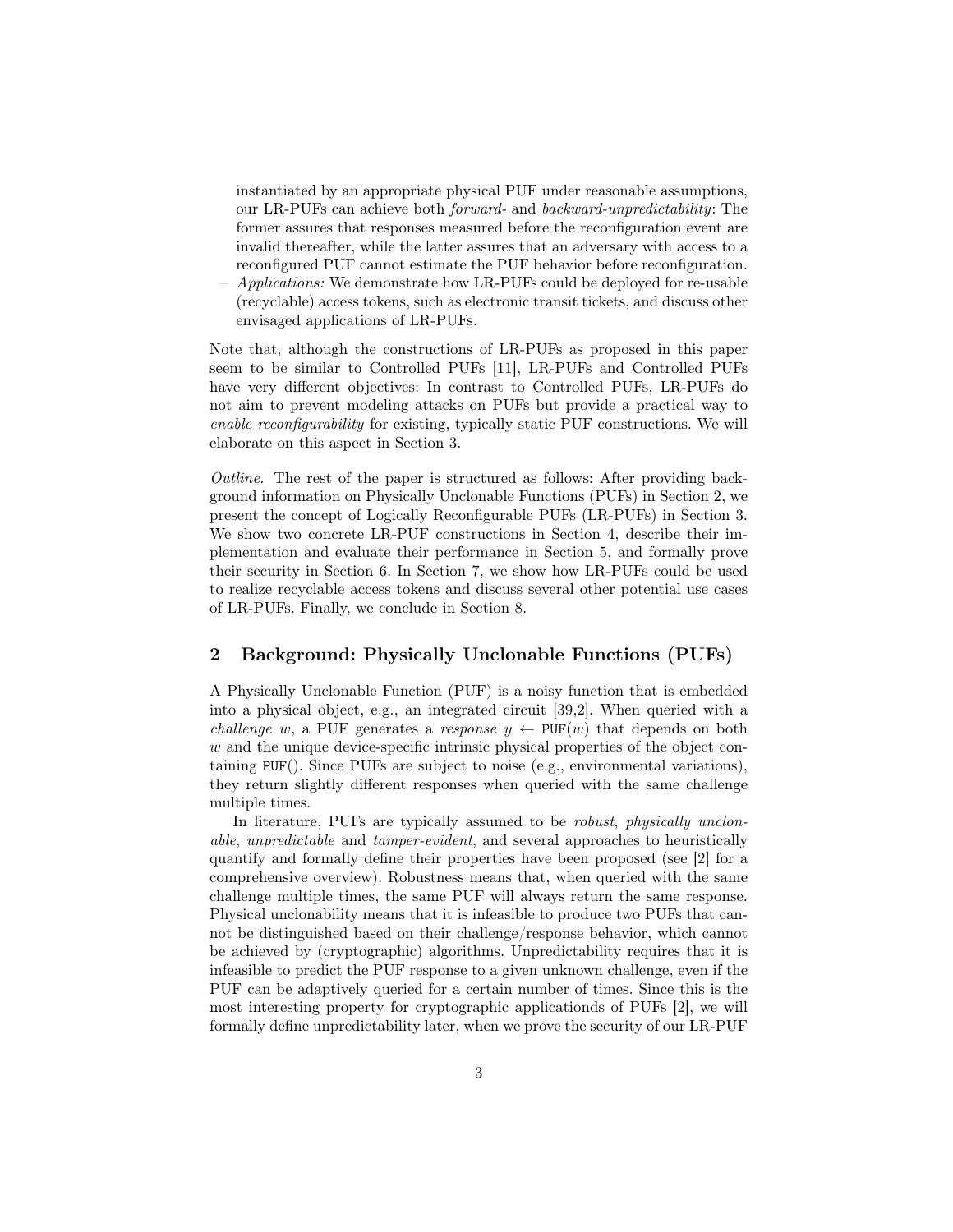constructions. Tamper-evidence means that any attempt to physically access the PUF irreversibly changes its challenge/response behavior. This is an important issue for practical deployment since it allows the detection of invasive hardware attacks, to which embedded devices are typically exposed to in practice.

A broad variety of different PUF constructions exists (see [29] for an overview). The most appealing ones for integration into electronic circuits are electronic PUFs. The most prominent examples of electrical PUFs include delay-based PUFs that exploit race conditions (arbiter PUFs [23,37,27]) and frequency variations (ring oscillator PUFs [12,48,30]) that can be found in integrated circuits; memory-based PUFs that are based on the instability of volatile memory cells like SRAM [14,15], flip-flops [28,24] and latches [47,19]; and *coating PUFs* [50], which are based on the capacitance caused by a special dielectric coating applied to the chip that houses the PUF.

Note that the amount of unique responses of a memory-based PUF is limited by the number of its memory cells. Moreover, it has been shown that most delay-based PUFs are subject to model building attacks that allow simulating the PUF in software (see, e.g., [23,37,27,41]). To counter this problem, additional primitives must be used: Controlled PUFs [11] use cryptography in hardware to hide the actual response of the underlying PUF, which prevents model building attacks. However, this requires the link between the PUF and the crypto component as well as the crypto component itself to be protected against invasive and/or side channel attacks.

# 3 Logically Reconfigurable PUFs

A logically reconfigurable PUF (LR-PUF) is a PUF whose challenge/response behavior depends on both the physical properties of the PUF and the logical state maintained by a control logic, as shown in Figure  $1(a)$ . The challenge/response behavior of the LR-PUF can be dynamically changed after it has been deployed by updating its state.

#### 3.1 System Model

An LR-PUF combines a conventional physically unclonable function PUF() and a control logic circuit. As shown in Figure 1(b), the control logic maintains a  $S$ , which is stored in non-volatile memory, and provides an algorithm  ${\tt query}_S()$  for querying, and  $\text{rcnf}()$  for reconfiguring the LR-PUF. The algorithm  $\text{query}_S()$ consists of an input transformation function  $\text{mapin}_S()$  and an output transformation function  $\mathtt{mapout}_S()$ :  $\mathtt{query}_S(x)$  computes  $w \leftarrow \mathtt{mapin}_S(c)$ , evaluates  $y \leftarrow \texttt{PUF}(w)$ , and returns  $r \leftarrow \texttt{mapout}_S(y)$ . The algorithm implementing  $\texttt{rcnf}()$ reconfigures the LR-PUF by changing the current state  $S$  to a new independent state  $S' \leftarrow \text{rcnf}()$ .

Note that the generic LR-PUF construction depicted in Figure 1(b) can be seen as a generalization of controlled PUFs [11]. Controlled PUFs aim to hide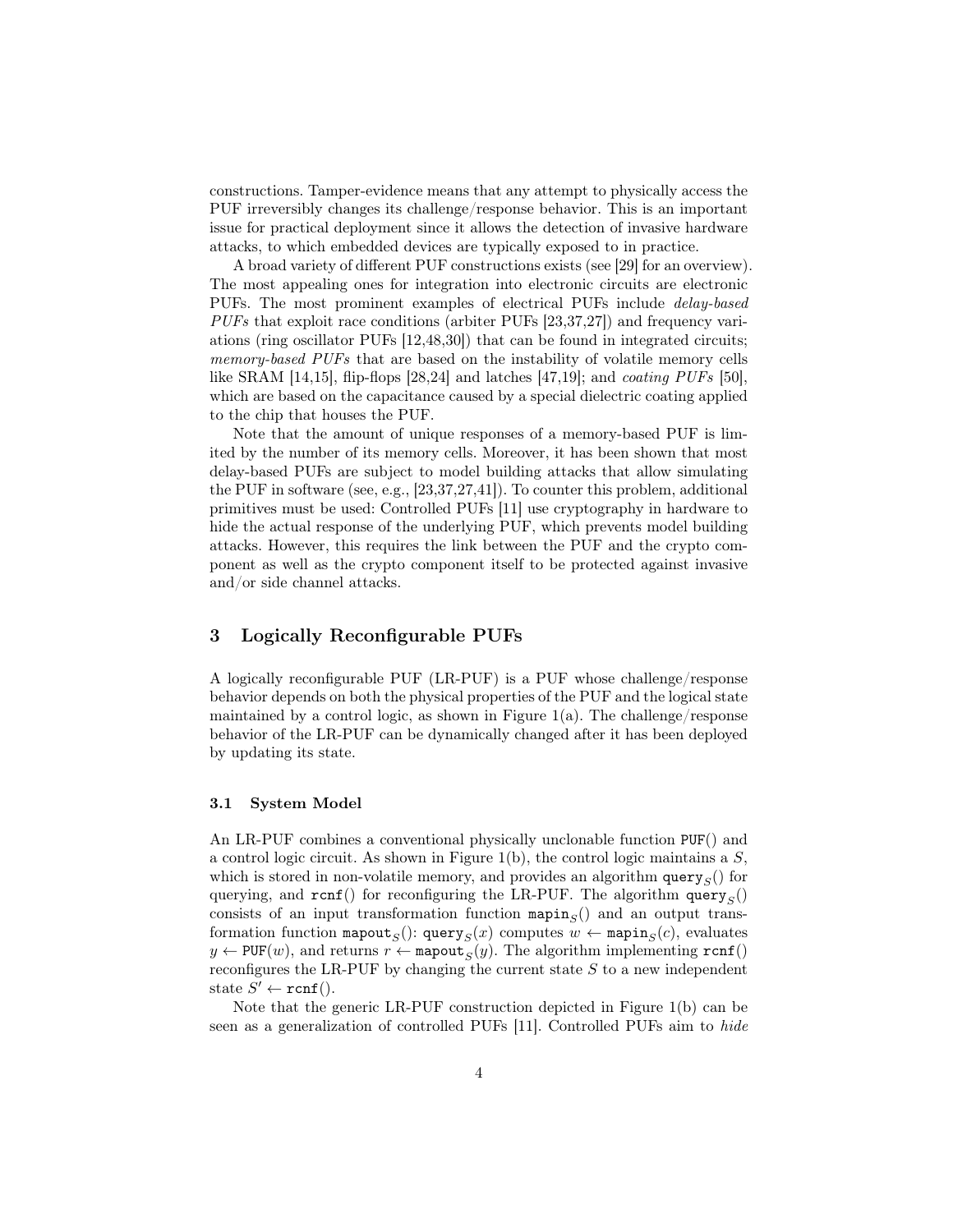

(b) Generic LR-PUF construction

Fig. 1. Logically Reconfigurable PUFs: Concept and generic construction

the challenge/response behavior of the underlying PUF to the adversary to prevent model building attacks [11,41] by applying an appropriate mapin() and/or mapout() function. In contrast, LR-PUFs aim to *enable reconfigurability* for conventional non-reconfigurable PUFs after they have been deployed by entangling a updatable state with the challenges and/or responses of the underlying PUF.

#### 3.2 Assumptions and Adversary Model

We assume that the underlying PUF is physically unclonable and unpredictable (see Section 2). The algorithms  $\text{mapin}($ ),  $\text{mapout}($ ), and  $\text{rcnf}($ ) are publicly known. Moreover, the adversary  $A$  is assumed to know the current and all previous states  $S$  of the LR-PUF, e.g., by performing hardware attacks like side-channel or invasive attacks. However, we assume that  $A$  cannot force the control logic to set the LR-PUF state to a specific value, i.e.,  $A$  cannot change the state  $S$  of the LR-PUF to a value of its choice (e.g., an old LR-PUF state).

For this, it must be assured that  $(1)$  rcnf $($ ) cannot be manipulated such that it generates predictable states, and that (2) the non-volatile memory cells storing the LR-PUF state cannot be set to specific values (e.g., by hardware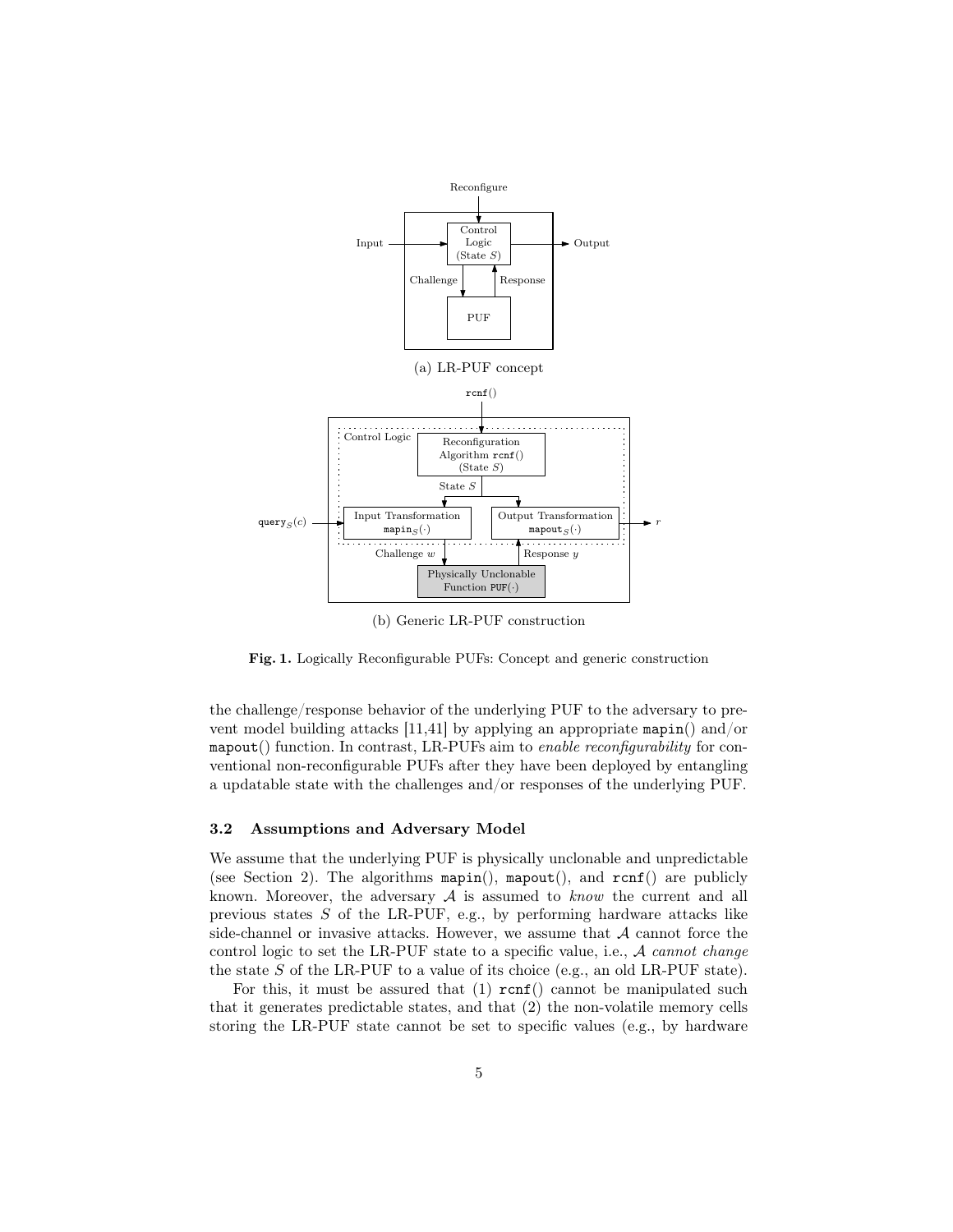attacks). The first requirement can be achieved by implementing the reconfiguration function using a fault injection aware design at a reasonable performance penalty [31,1]. Moreover, although fault injection attacks against non-volatile memory (e.g., EEPROM or Flash) have been shown [44], it seems to be difficult in practice to perform invasive attacks that change the content of specific nonvolatile memory cells without affecting the content of the surrounding cells [45]. Hence, in practice it should be infeasible for an adversary to write a specific value (e.g., an old LR-PUF state) into the non-volatile memory of the LR-PUF. In particular, due to the increasing complexity of modern embedded systems and the fact that technology nodes are progressively getting smaller, the amount of precision and the quality of the equipment required to successfully perform such attacks renders them uneconomical in most practical applications (e.g., electronic ticketing).

### 3.3 Security Objectives

As pointed out in Section 2, physical unclonability and unpredictability are fundamental security requirements for PUF-based applications. Ideally, an LR-PUF should resemble a physically reconfigurable PUF. This implies that it should be infeasible for an adversary  $\mathcal A$  to predict the response to a challenge of an LR-PUF for some state, even if  $A$  knows the responses to this challenge of the same LR-PUF but for *other* (e.g., old) states. Here, we must distinguish between the case where  $A$  aims to predict the responses of the LR-PUF for the current state (e.g., to forge a PUF response in an authentication protocol) or for a previous LR-PUF state (e.g., to recover an old key bound to the previous LR-PUF state). Moreover, in most applications of reconfigurable PUFs, it must be infeasible to set the state of the LR-PUF to a specific value, which would allow resetting the LR-PUF to a previous state and may help the adversary to predict LR-PUF responses. We first informally summarize the security requirements of LR-PUFs below and later give formal definitions and proofs for two different LR-PUF constructions in Section 6.

- $-$  Backward unpredictability: The adversary  $A$  cannot predict the response of the LR-PUF for a *previous* state  $S$  (i.e., before reconfiguration) to a challenge that has not been queried for the *previous* state, even if  $A$  knows an adaptively chosen set of challenge/response pairs of the LR-PUF for the previous state and can adaptively obtain challenge/response pairs of the LR-PUF for the current state.
- Forward unpredictability: The adversary  $A$  cannot predict the response of an LR-PUF for the *current* state  $S$  to a challenge that has not yet been queried for the *current* state, even if  $A$  knows an adaptively chosen set of challenge/response pairs of the LR-PUF for the previous state and can adaptively obtain challenge/response pairs of the LR-PUF for the current state (except for the challenge in question).
- Non-resettability: The adversary cannot set the state of the LR-PUF to a specific value.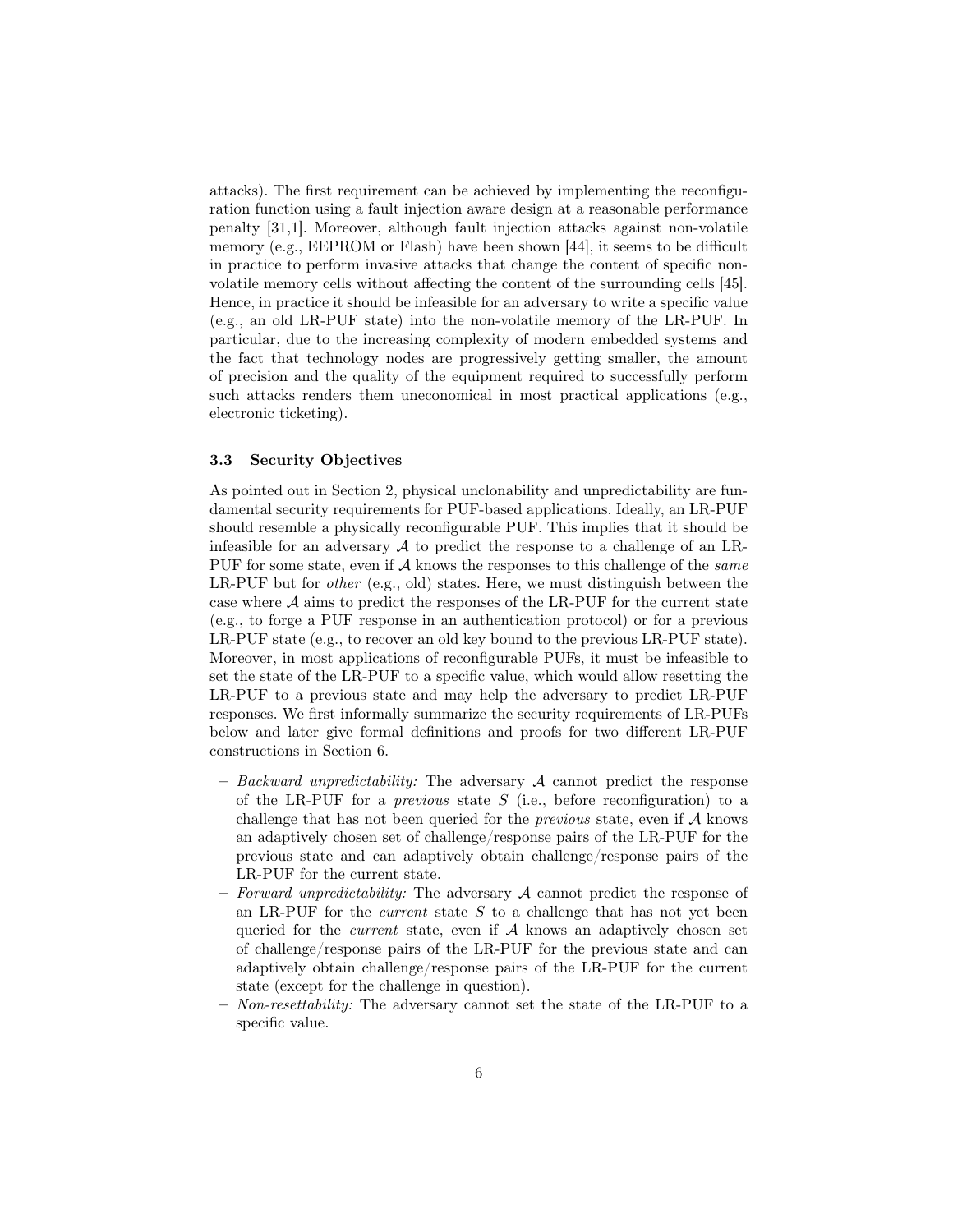| Alg. 1 Speed-optimized LR-PUF |                                    | Alg. 2 Area-optimized LR-PUF         |                                    |
|-------------------------------|------------------------------------|--------------------------------------|------------------------------------|
| query $_{S}(c)$               |                                    | query $_{S}(c)$                      |                                    |
| $w \leftarrow$ Hash $(S  c)$  | mapin <sub><math>g(c)</math></sub> | for $j=0$ to n do                    | mapin <sub><math>g(c)</math></sub> |
| $y \leftarrow \text{PUF}(w)$  |                                    | $w_i \leftarrow$ Hash $(S  c  j)$    | mapin <sub>s</sub> $(c)$           |
| $r \leftarrow v$              | mapout $_{S}(y)$                   | $y_i \leftarrow \text{PUF}(w_i)$     |                                    |
| Return $r$                    |                                    | endfor                               |                                    |
| rcnf()                        |                                    | $r \leftarrow (y_0 \  \dots \  y_n)$ | mapout $_{S}(y)$                   |
| $S \leftarrow$ Hash $(S)$     |                                    | Return $r$                           |                                    |
|                               |                                    | rcnf()                               |                                    |
|                               |                                    | $S \leftarrow$ Hash $(S)$            |                                    |

# 4 Constructions

In this section, we present two instantiations of our generic LR-PUF construction described in Section 3. The first construction is optimized for the fast generation of responses, while the second construction aims for the area constraints of low-cost devices (e.g., RFID chips) and provides a tradeoff between response generation time and the amount of area required.

#### 4.1 Speed-optimized LR-PUF Construction

Our first construction uses a PUF with a large challenge and a large response space and implements the control logic based on a single collision-resistant hash function. The challenge space must be large since otherwise it may be possible to create a complete challenge/response pair (CRP) database, which allows simulating the PUF. A large response space is a fundamental security requirement in many applications such as PUF-based identification/authentication [52,26] and hardware-entangled cryptography [3], where it is crucial that the PUF response to a formerly unknown challenge can be guessed with negligible probability only.

Our first construction is specified in Algorithm 1 and works as follows: When challenged with  $\texttt{query}_S(c)$ , the control logic computes  $w \leftarrow \textsf{Hash}(S||c)$  and returns  $y \leftarrow \texttt{PUF}(w)$ , i.e.,  $\texttt{mapin}_S(c) := \textsf{Hash}(S \| c)$  and  $\texttt{mapout}_S(y) := y$ . To reconfigure the LR-PUF,  $\text{rcnf}()$  sets the LR-PUF state to  $S \leftarrow \text{Hash}(S)$ .

Since most PUF constructions that support a large challenge space (e.g., arbiter PUFs [23,37,27]) typically have only a small response space, several of these PUFs can be evaluated in parallel on the same challenge, which, however, significantly increases the amount of area required for their implementation. The collision-resistance property of the hash function assures the unpredictability property of the LR-PUF (see Section 2), as we will show later in the formal security analysis. Note that the LR-PUF state is just used to parameterize the hash function and thus needs not to be secret. Hence, to reconfigure the LR-PUF it is sufficient to hash the previous LR-PUF state to obtain a new and independent state (assuming the hash function implements a random oracle).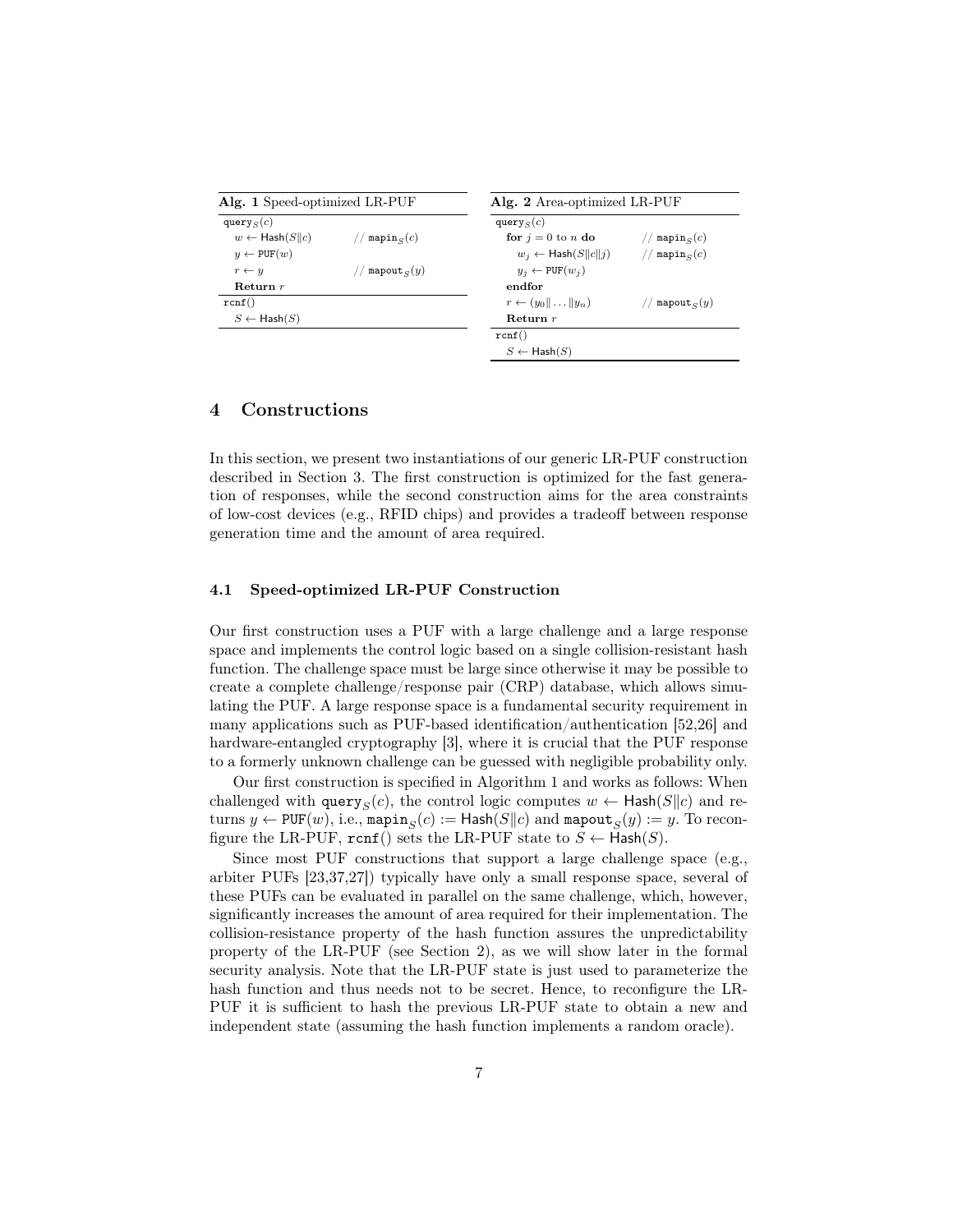#### 4.2 Area-optimized LR-PUF construction.

Our first LR-PUF construction described in Section 4.1 typically requires multiple parallel PUFs. Hence, we propose a second construction using just one single PUF that is evaluated sequentially n times to generate an n bit LR-PUF response, providing a tradeoff between area consumption and response generation speed. The intuition of this second construction is very similar as for the speedoptimized construction described in Section 4.1. Note that the underlying PUF must be queried with different challenges to generate a large response consisting of different (ideally) independent bits. This can be achieved by including a counter  $j$  as additional input to the hash function that now generates a sequence of PUF challenges  $w_i$  from the LR-PUF challenge c and the current LR-PUF state S. The corresponding PUF responses  $y_j$  are then concatenated to form the response  $r$  of the LR-PUF.

Our second construction is specified in Algorithm 2 and works as follows: On  $\texttt{query}_S(c)$ , the control logic computes  $\texttt{mapin}_S(c)$  as  $w_j \leftarrow \textsf{Hash}(S||w||j)$  for  $j \in \{0, \ldots, n\}$ , evaluates  $y_j \leftarrow \texttt{PUF}(w_j)$ , and  $\texttt{mapout}_S()$  returns  $r \leftarrow (y_0 \| \ldots \| y_n)$ . To reconfigure the LR-PUF,  $\text{rcnf}()$  sets the LR-PUF state to  $S \leftarrow \text{Hash}(S)$ .

### 5 Implementation and Performance Evaluation

Both constructions presented in Section 4 are based on PUFs with a large challenge space. The only existing electronic PUFs that provide this feature seem to be arbiter PUFs [23,13]. The hash function of the control logic can be implemented efficiently by using a lightweight block cipher.

We implemented a prototype of both of our LR-PUF constructions on a Xilinx Spartan-6 FPGA board. We instantiated the underlying PUF based on arbiter PUFs that support 64 bit challenges and generate 1 bit responses, following the approach in [46]. The hash function of the control logic is based on the PRESENT block cipher [5] in Davies-Meyer mode [21]. Both resulting LR-PUF implementations use 80 bit challenges and generate 64 bit responses.

Table 1. Performance results of the LR-PUF constructions presented in Section 4.

| Optimization | Response time   | Area consumption in slices (gate equivalents) |                 |                     |
|--------------|-----------------|-----------------------------------------------|-----------------|---------------------|
|              | in clock cycles | Control logic                                 | Arbiter PUF     | $_{\mathrm{Total}}$ |
| Speed        | 1069            | 166 (1162 GE)                                 | 4288 (29056 GE) | 4454 (30218 GE)     |
| Area         | 64165           | 358 (2506 GE)                                 | 67 (454 GE)     | 425 (2960 GE)       |

We evaluated our implementation with regard to response generation speed and area consumption. Our results are summarized in Table 1. The second column shows the time in number of clock cycles required to compute an LR-PUF response r. The remaining columns show the number of slices and gate equivalents (GE) required to implement the control logic, the PUF, and the overall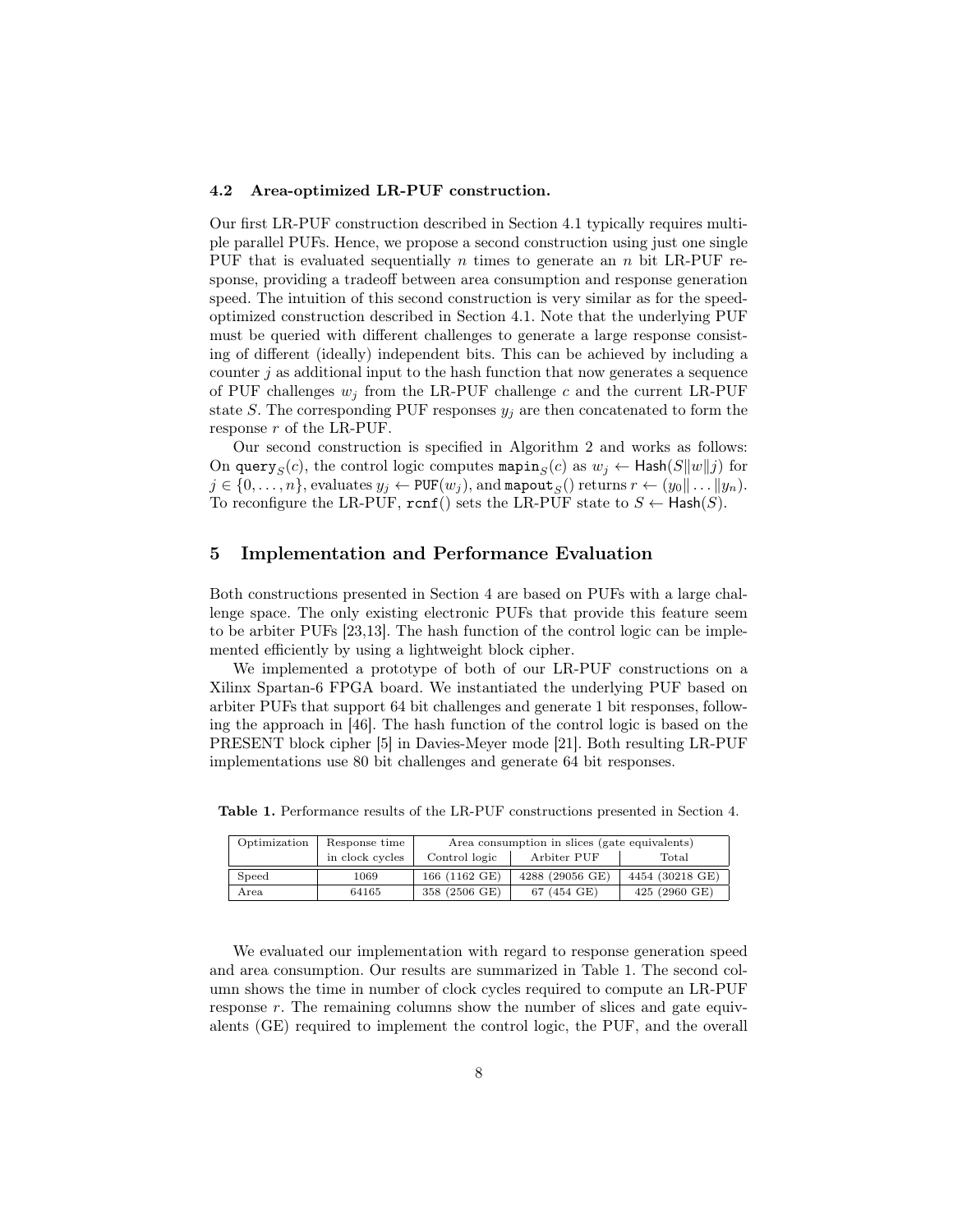construction. The area estimation does not include the non-volatile memory for storing the LR-PUF state, which cannot be implemented on FPGA. Our results show that the area-optimized construction requires only about 10% of the area of the speed-optimized construction but is 60 times slower.

Note that our implementation is meant to demonstrate the feasibility of our approach and to obtain performance results. Due to the technical constraints of FPGAs, our implementation does not cover the non-volatile memory for storing the LR-PUF state, which is emulated by providing the state as an input to the FPGA. Moreover, our implementation is based on arbiter PUFs, which do not have the unpredictability property [41] that is required for the security of our constructions. To securely implement our LR-PUF constructions, the underlying PUF must be unpredictable (e.g., a Controlled PUF [11] can be used) and the non-volatile memory and control logic should be protected against fault-injection attacks, e.g., by applying the techniques described in [31,1].

### 6 Security Definitions and Evaluation

In this section we formally define the LR-PUF security properties of forward- and backward-unpredictability and show that both are fulfilled by the constructions proposed in Section 4. To this end, we first formalize the security property of unpredictability of a standard PUF.

Unpredictability of a PUF. Along the lines of [2] we define unpredictability of a PUF in terms of an unpredictability game between an adversary A and a challenger C. A is first given a PUF and is allowed to query it at most  $q$  times. This step allows to model adversaries that are able to "learn" challenge/response pairs (CRPs) either by direct physical access to the interface of the PUF or by eavesdropping on messages containing PUF challenges and responses. At the end of the game,  $\mathcal A$  is required to output a (non-trivial) valid pair of a PUF challenge and response.

### Unpredictability Game of a PUF

**Setup:** The challenger  $\mathcal C$  issues the PUF to the adversary  $\mathcal A$ .

**Queries:** Proceeding adaptively,  $\mathcal A$  queries the PUF at most  $q$  times on challenges  $w_i$  (for  $1 \leq i \leq q$ ). For each query,  $y_i \leftarrow \text{PUF}(w_i)$  is given to A.

**Output:** Eventually, A outputs a challenge/response pair  $(w^*, y^*)$ .

Let  $Q$  denote the set of all challenges issued by  $A$ . We say that  $A$  wins the game, if  $y^*$  is a valid PUF response to PUF $(w^*)$  and  $w^* \notin Q$ . Conversely, a PUF is unpredictable, if no efficient adversary  $A$  is able to win the game with significant success probability:

**Definition 1.** A PUF is  $(q, \varepsilon)$ -unpredictable, if no probabilistic polynomial adversary A that makes at most q queries to the LR-PUF is able to win the unpredictability game with a probability greater than  $\varepsilon$ .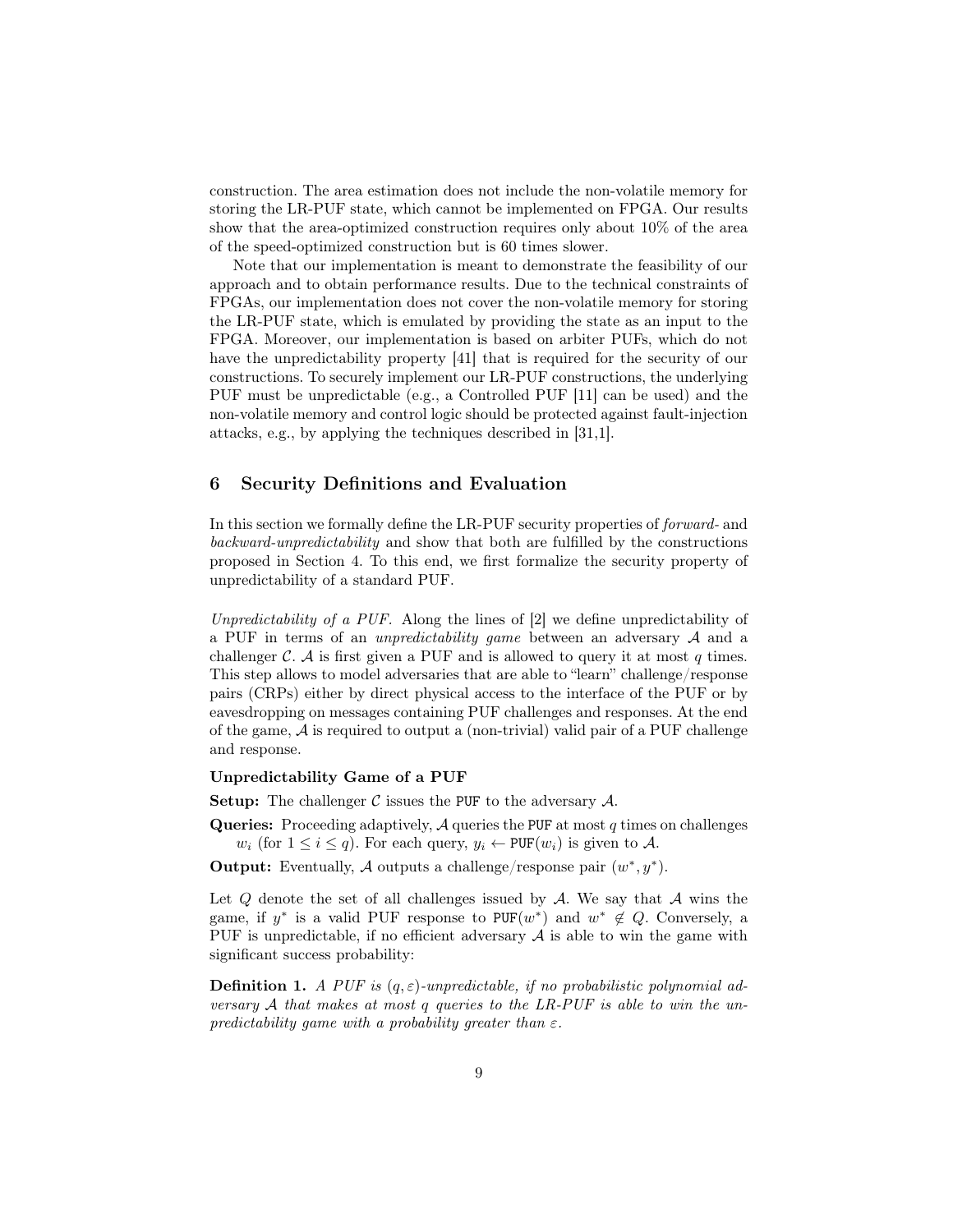Backward- and Forward-Unpredictability of an LR-PUF. We define backwardand forward-unpredictability in terms of a two-stage game between an adversary  $A$  and a challenger  $C$ . In the first stage,  $A$  is given oracle access (i.e., access to the interface) of the LR-PUF, from which  $A$  can obtain challenge/response pairs (CRPs) at will. This stage models the ability of  $A$  to obtain challenges and responses (with respect to a fixed internal LR-PUF state) by passive eavesdropping. We also give  $A$  access to the internal LR-PUF state  $S$  in order to model hardware attacks against the LR-PUF implementation. Once A has learned enough CRPs, the challenger performs the reconfiguration operation and finally gives  $A$  oracle access to the reconfigured LR-PUF such that  $A$  can obtain CRPs of the reconfigured LR-PUF. At the end of the game, A outputs a prediction  $(c^*, r^*)$  of an LR-PUF challenge/response pair.

More formally,  $A = (A_L, A_C)$  consists of two probabilistic polynomial time algorithms, where  $A_L$  interacts with the LR-PUF before reconfiguration and  $A_C$ thereafter. A engages in the following experiment:

#### Backward- and Forward-Unpredictability Game of an LR-PUF

- **Setup:** The challenger  $C$  sets up an LR-PUF by choosing a random state  $S$ , which is given to the adversary  $A = (A_L, A_C)$ .
- **Phase I:**  $\mathcal{A}_L$  is allowed to call  $\text{query}_S()$  of the LR-PUF up to  $q_L$  times. At the end of phase I,  $A_L$  stops and outputs a log file st that is used as input to  $\mathcal{A}_{C}$ . We denote with  $Q_{L}$  the set of challenges issued by  $\mathcal{A}_{L}$  during phase I.
- **Reconfiguration:**  $C$  reconfigures the LR-PUF by calling  $rcnf()$ , which updates the internal LR-PUF state to  $S'$ .
- **Phase II:**  $\mathcal{A}_C$  is initialized with log file st from  $\mathcal{A}_L$  and the LR-PUF state S'.  $\mathcal{A}_{C}$  is allowed to query the reconfigured LR-PUF query<sub>S'</sub>() up to  $q_{C}$  times on arbitrary challenges. We denote with  $Q_C$  the set of challenges issued by  $\mathcal{A}_C$  during phase II.

**Output:**  $\mathcal{A}_C$  outputs a challenge/response pair  $(c^*, r^*)$  of the LR-PUF.

Depending on whether we consider backward- or forward-unpredictability, we can state different conditions of an adversary being successful: A wins the backward-unpredictability game if  $r^*$  is a valid LR-PUF response to  $query_{S'}(c^*)$ and  $c^* \notin Q_C$ . Thus, once the LR-PUF has been reconfigured, the adversary cannot output a (non-trivial) challenge/response pair for the reconfigured LR-PUF. Conversely,  $A$  wins the *forward-unpredictability* game if  $r^*$  is a valid LR-PUF response to  $query_S(c^*)$  and  $c^* \notin Q_L$ . Thus, an adversary, who has access to a reconfigured LR-PUF cannot predict (non-trivial) responses of the LR-PUF before reconfiguration happened. We say that an LR-PUF is backward- (resp. forward-) unpredictable, if no efficient adversary  $A$  is able to win the game with significant success probability:

Definition 2 (Backward- and Forward-Unpredictability). An LR-PUF is  $(q_L, q_C, \varepsilon)$ -backward unpredictable (resp. forward-unpredictable), if no probabilistic polynomial adversary A that makes at most  $q_L$  queries in phase I and at most  $q_C$  queries in phase II, is able to win the backward-unpredictability (resp. forward-unpredictability) game with a probability greater than  $\varepsilon$ .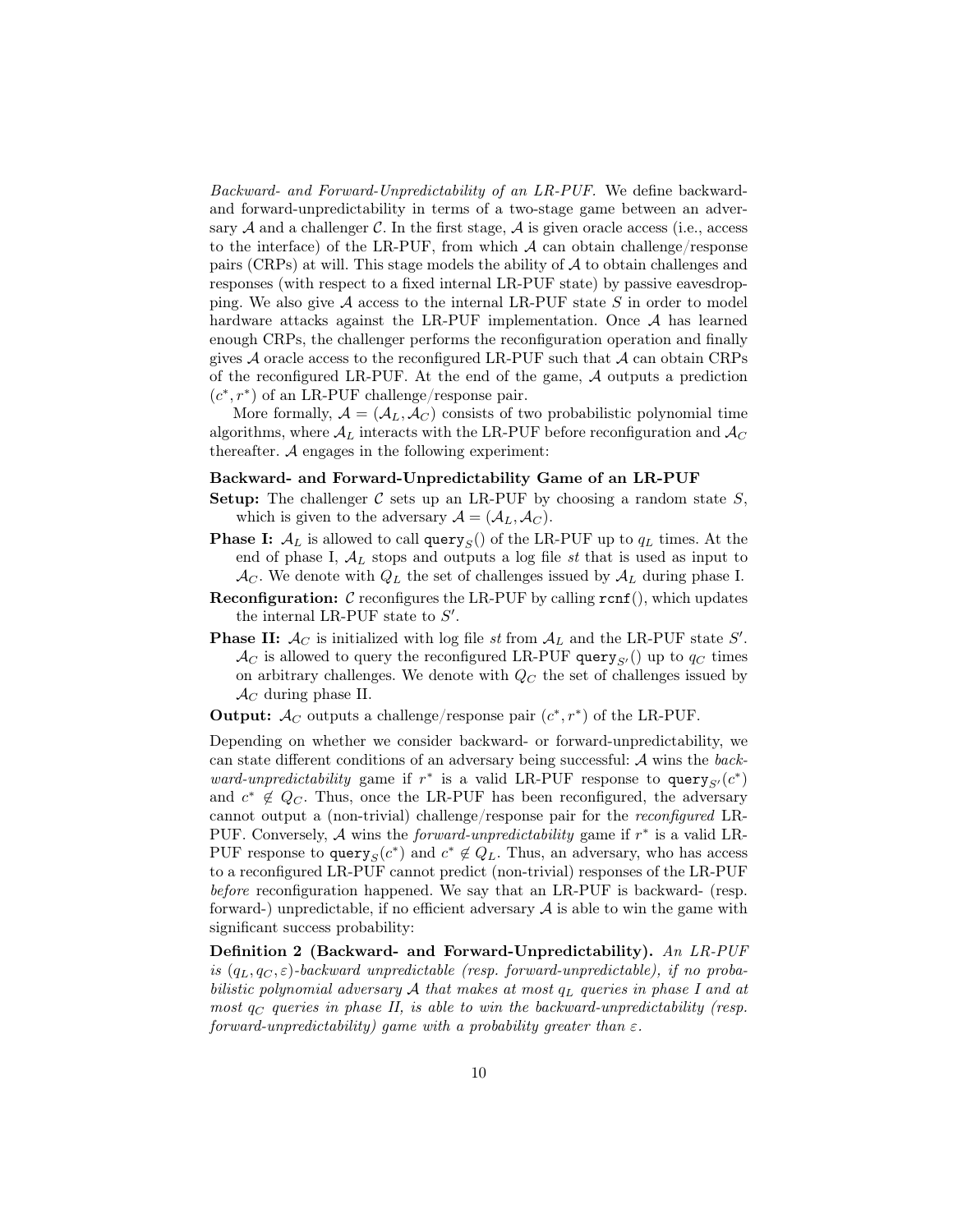Both constructions of Section 4 achieve backward- and forward- unpredictability:

Proposition 1. The speed-optimized LR-PUF construction shown in Section 4.1 is  $(q_L, q_C, \varepsilon)$ -backward unpredictable (resp. forward-unpredictable), if Hash() is collision-resistant and the underlying PUF is  $(q_L + q_C, \varepsilon)$ -unpredictable.

Proposition 2. The area-optimized LR-PUF construction shown in Section 4.2 is  $(q_L, q_C, \varepsilon)$ -backward unpredictable (resp. forward-unpredictable), if Hash() is collision-resistant and the underlying PUF is  $(n(q_L + q_C), \varepsilon)$ -unpredictable.

The proofs of both propositions follow from the standard reductionist approach and can be found in the full version of this paper [18]. In particular, we show that any adversary  $A$  against the LR-PUF can be converted into an adversary  $B$  that either breaks the collision resistance of the hash function or the unpredictability of the underlying physical PUF. To this end,  $\beta$  simulates  $\mathcal{A}$ : Whenever  $\mathcal{A}$  makes an LR-PUF query,  $\beta$  simulates this query by help of his PUF oracle, i.e.,  $\beta$ transforms the challenges received by  $\mathcal A$  by using the (known) internal LR-PUF state, queries the physical  $\beta$  on the transformed challenge and returns the obtained response to  $A$ . Once the simulation stops, it can easily be seen that either a hash collision or a valid prediction of a challenge/response pair of the physical PUF can be extracted from A's output.

# 7 Applications

#### 7.1 LR-PUF-based Authentication Tokens

Electronic payment and ticketing systems have been gradually introduced in many countries over the past few years (see, e.g., [35,7,33]). Typically, these systems are using RFID-enabled tokens and provide different types of electronic transit tickets. Given the typically large number of tickets used in an electronic transit ticket system and the costs per token (typically between 1-3 Euro), from an economic perspective it may be worthwhile to consider recycling of RFIDbased tickets. In fact, some systems (e.g., the Dutch transportation system [36]) allow recharging RFID-based tickets with money and to returning used tickets to the vendor with possible restitution of preloaded money left on the ticket. Moreover, many U.S. and European governments make manufacturers and importers of electronic products responsible for the disposal of their products when discarded by the consumer (see, e.g., [6,9]). In this context, recyclable tokens can help to save waste disposal costs and to reduce the amount of electronic waste. In this section, we discuss how LR-PUFs could be used to enhance the security of electronic ticketing and payment systems while at the same time enabling secure and privacy-preserving recycling of used RFID-tickets.

There are several proprietary solutions for electronic tickets in practice. Most of them are based on widely used RFID tokens, where the most prominent example is the MiFare family produced by NXP Semiconductors [34]. There are several hard- and software attacks against MiFare Classic tokens [32,43,10], which use a proprietary encryption algorithm that has been completely broken [8]. However,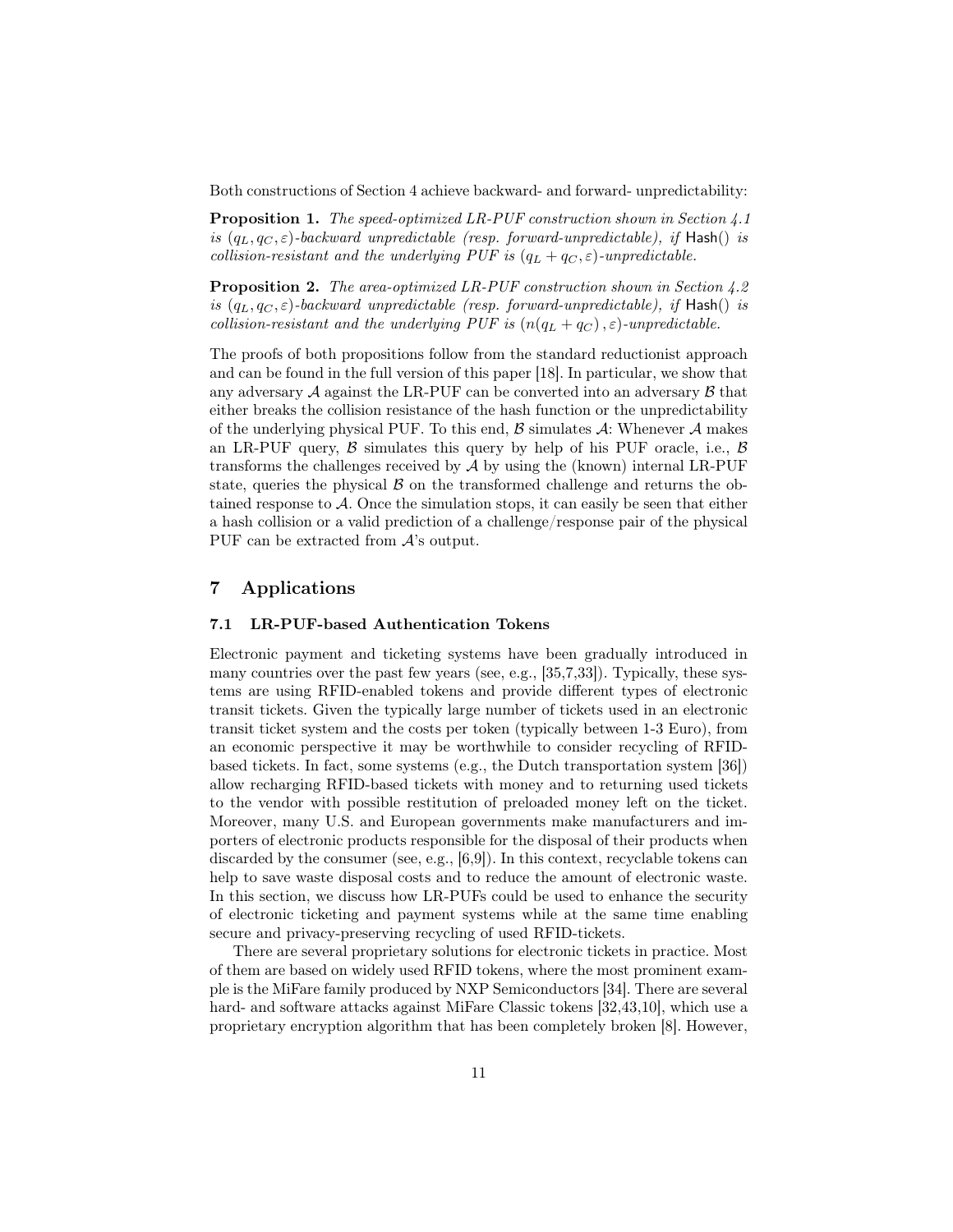other MiFare products are claimed not to be affected. A recent attack on MiFare Classic 4K chipcards concerns the Dutch electronic payment and transit ticket system [36]: Using a MiFare compatible card reader and a software from the Internet, an average user can add debit to his RFID-based transit ticket without being detected [54,25].

In this context, PUFs could provide a cost-effective security mechanism: Authentication based on PUFs can prevent copying and manipulating the information (i.e., the debit of the RFID-based ticket and/or the user's rights) by cryptographically binding this data to the physical characteristics of the underlying RFID chip. Existing PUF-based authentication schemes (see, e.g., [40,15,37,42,51]) typically assume each device, i.e., each RFID-based token  $\mathcal{T}$ , to be equipped with a PUF, whereas the verifier  $V$  maintains a database  $D$ , i.e., a set if challenge/response pairs (CRPs) of each ticket. In the authentication protocol,  $\mathcal V$ chooses a random challenge from  $D$  and sends it to  $T$ , which then returns some response. V accepts if the response of  $\mathcal T$  matches the one in  $\mathcal D$ .

Using LR-PUFs instead of non-reconfigurable PUFs would allow for costeffective, secure and privacy-preserving recycling of RFID-based tickets: By reconfiguring the LR-PUF all information and access rights bound to  $\mathcal T$  are securely "erased", which cannot be achieved with non-reconfigurable PUFs. However, reconfiguring the LR-PUF invalidates the CRP database  $\mathcal D$  of  $\mathcal V$ , which means that after each reconfiguration of  $\mathcal T$  a new CRP database must be established. To counter this problem,  $V$  could know the LR-PUF state  $S$  of each token and maintain a CRP database  $\mathcal{D}'$  of the PUF underlying the LR-PUF, which can be seen as the "authentication secrets" of the token. This is common in ticketing applications because usually the verifier is the ticket issuer who typically knows the authentication secrets of all tokens. Since the algorithms of the control unit, i.e., the input and output transition functions mapin() and mapout(), respectively, and the state update algorithm  $rcnf()$ , are publicly known,  $\mathcal V$  could use  $\mathcal{D}'$  to recompute the LR-PUF response for any state of  $\mathcal T$  and compare it to the response sent by  $\mathcal{T}$ . V accepts if the response of  $\mathcal{T}$  matches the one recomputed based on  $\mathcal{D}'$  and S.

#### 7.2 Other Applications Envisaged

Many airlines have started to move from paper-based tickets to electronic tickets. However, they still print luggage tags, which are increasingly equipped with disposable RFID chips. The purpose of these chips is to ease the tracking of individual luggage in the process of loading. However, RFID-enabled labels could be read out even without visual contact. This may allow several attacks ranging from copying luggage tags to smuggle in additional luggage in the name of another passenger. Moreover, RFID-enabled luggage tags may disclose personal information on their owner (e.g., name, number of luggage pieces, luggage weight), which could be used to track the user on the airport or provide useful information to luggage thieves. To solve these problems, travellers could purchase or rent a more powerful LR-PUF-enabled RFID token that is put into the luggage or that could even be embedded into new generations of suitcases.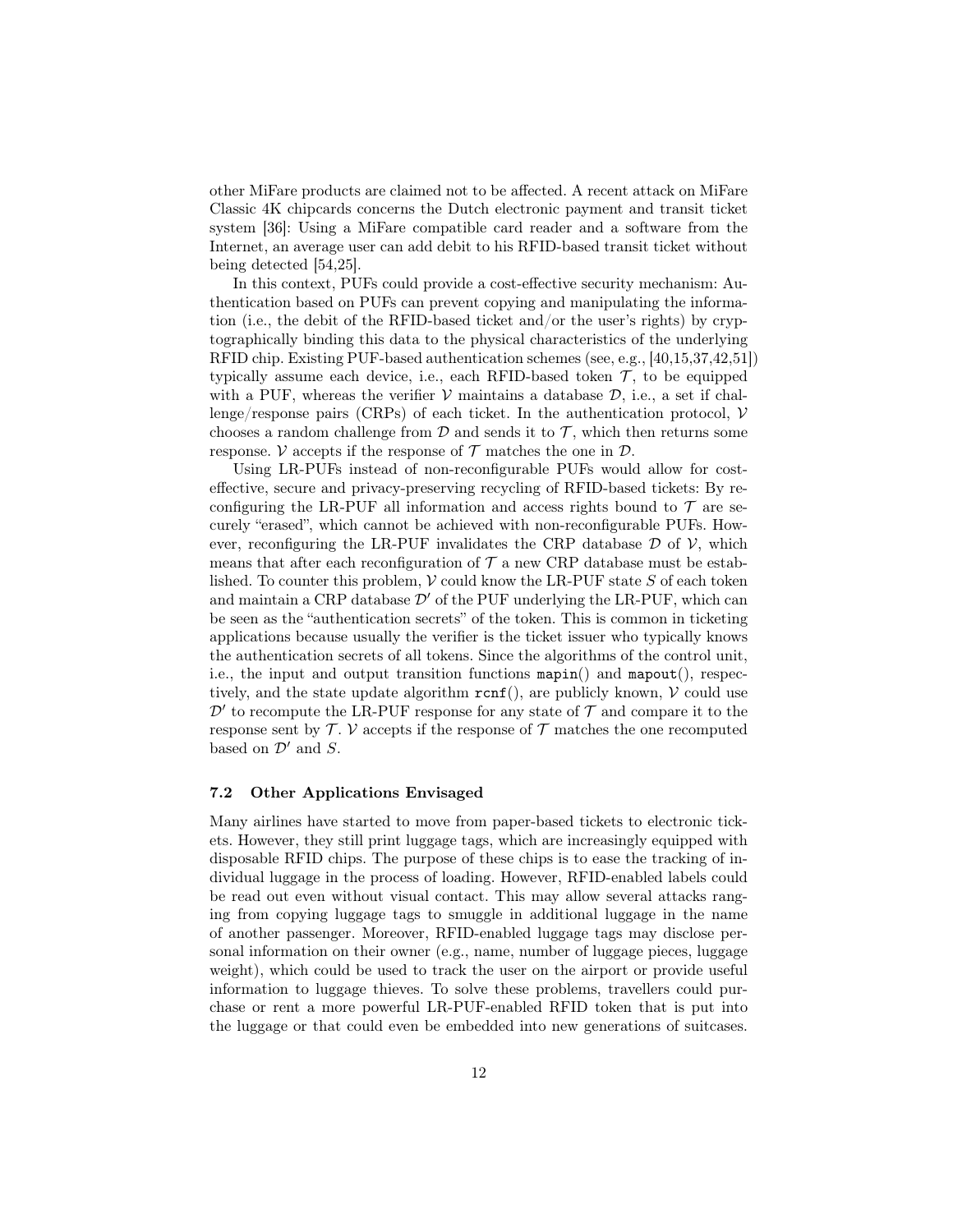Each time the traveller checks in, his RFID-based tag is reconfigured by the airline attendant, which securely erases the previous information stored on it. This prevents tracking the traveler for more than one flight and impedes misrouting of luggage due to old travel information. Further, to avoid illegitimate tracking of travellers, the RFID-enabled luggage tag after could be reconfigured or temporarily disabled once the passenger leaves the baggage claim area.

One can find many other applications that could take advantage of LR-PUFs. Examples include, secure deletion and/or update of cryptographic secrets in PUF-based key storage [52,26] and hardware-entangled cryptography [3], where the reconfiguration of the PUF ensures that old secrets cannot be retrieved any more. Another example are solutions to prevent downgrading of software [20] by binding the software to the PUF, where reconfiguring the PUF invalidates the old software version such that only the latest version can be used.

# 8 Conclusion

In this paper, we have proposed the novel concept of logically reconfigurable PUFs, which utilize a control logic to enable dynamic reconfigurability for existing, typically static PUFs. We introduced two different constructions to realize LR-PUFs: Our first construction is optimized for response generation speed, while our second construction aims for resource-constrained embedded devices (like RFID tags). Furthermore, we have shown that both constructions achieve the security properties of backward- and forward unpredictability, which are two desirable properties in the context of PUF-based cryptographic applications like key storage, device identification, and hardware-entangled cryptography. Finally, we showed how LR-PUFs could be applied in the context of recyclable (access) tokens to enhance the security properties of existing solutions while providing a means for secure recycling of PUF-based access tokens.

# Acknowledgements

We thank our anonymous reviewers for their helpful comments, Patrick Koeberl and Jérôme Quevremont for several useful discussions on hardware attacks and use cases, and Timm Korte for providing us his implementation of PRESENT. This work has been supported in part by the European Commission under grant agreement ICT-2007-238811 UNIQUE.

# References

- 1. Akdemir, K.D., Wang, Z., Karpovsky, M.G., Sunar, B.: Design of cryptographic devices resilient to fault injection attacks using nonlinear robust codes. Fault Analysis in Cryptography (2011)
- 2. Armknecht, F., Maes, R., Sadeghi, A.R., Standaert, F.X., Wachsmann, C.: A formal foundation for the security features of physical functions. In: IEEE Symposium on Security and Privacy. pp. 397–412. IEEE Computer Society (May 2011)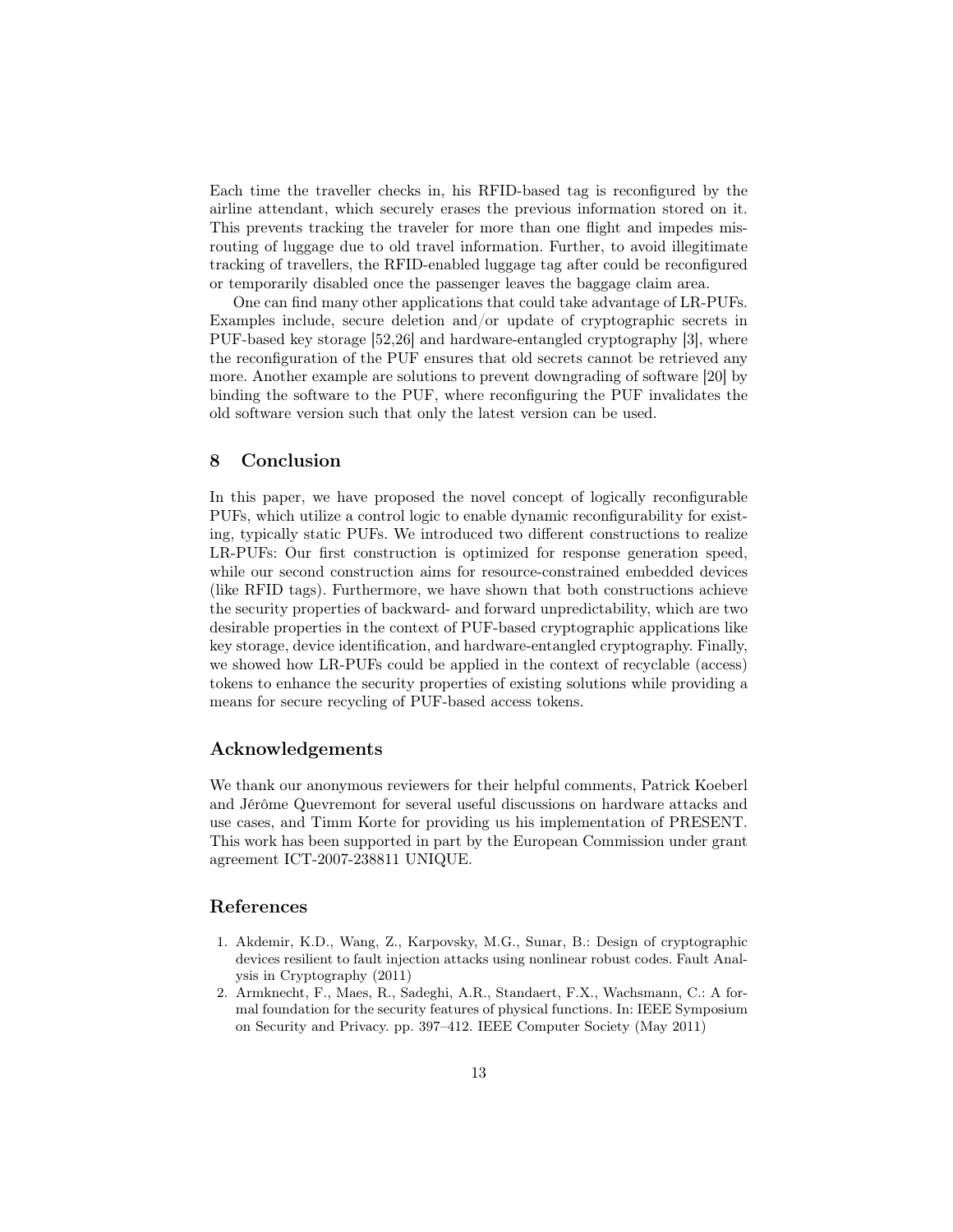- 3. Armknecht, F., Maes, R., Sadeghi, A.R., Sunar, B., Tuyls, P.: Memory leakageresilient encryption based on physically unclonable functions. In: Advances in Cryptology (ASIACRYPT). LNCS, vol. 5912, pp. 685–702 (2009)
- 4. Armknecht, F., Sadeghi, A.R., Visconti, I., Wachsmann, C.: On RFID privacy with mutual authentication and tag corruption. In: International Conference on Applied Cryptography and Network Security (ACNS). LNCS, vol. 6123, pp. 493– 510. Springer (2010)
- 5. Bogdanov, A., Knudsen, L., Leander, G., Paar, C., Poschmann, A., Robshaw, M., Seurin, Y., Vikkelsoe, C.: PRESENT: An ultra-lightweight block cipher. In: Cryptographic Hardware and Embedded Systems (CHES). LNCS, vol. 4727, pp. 450– 466. Springer (2007)
- 6. Californians Against Waste: E-waste laws in other states. http://www.cawrecycles.org/issues/ca\_e-waste/other\_states (April 2011)
- 7. Calypso Networks Association: Website. http://www.calypsonet-asso.org/ (April 2011)
- 8. Courtois, N.T., Nohl, K., O'Neil, S.: Algebraic attacks on the Crypto-1 stream cipher in MiFare Classic and Oyster Cards. Cryptology ePrint Archive, Report 2008/166 (2008)
- 9. European Commission: Waste electrical and electronic equipment website. http: //ec.europa.eu/environment/waste/weee/index\_en.htm (April 2011)
- 10. Garcia, F.D., de Koning Gans, G., Muijrers, R., van Rossum, P., Verdult, R., Schreur, R.W., Jacobs, B.: Dismantling MiFare classic. In: Jajodia, S., Lopez, J. (eds.) 13th European Symposium on Research in Computer Security (ESORICS). LNCS, vol. 5283, pp. 97–114. Springer Verlag (2008)
- 11. Gassend, B., Clarke, D., van Dijk, M., Devadas, S.: Controlled physical random functions. In: Computer Security Applications Conference. pp. 149–160. IEEE Computer Society (2002)
- 12. Gassend, B., Clarke, D., van Dijk, M., Devadas, S.: Silicon physical random functions. In: ACM Conference on Computer and Communications Security (ACM CCS). pp. 148–160 (2002)
- 13. Gassend, B., Lim, D., Clarke, D., van Dijk, M., Devadas, S.: Identification and authentication of integrated circuits. Concurrency and Computation: Practice and Experience 16(11), 1077–1098 (2004)
- 14. Guajardo, J., Kumar, S.S., Schrijen, G.J., Tuyls, P.: FPGA intrinsic PUFs and their use for IP protection. In: Workshop on Cryptographic Hardware and Embedded Systems (CHES). LNCS, vol. 4727, pp. 63–80 (2007)
- 15. Holcomb, D.E., Burleson, W.P., Fu, K.: Initial SRAM state as a fingerprint and source of true random numbers for RFID tags. In: Conference on RFID Security (RFIDSec) (2007)
- 16. Intrinsic ID: Product webpage. http://www.intrinsic-id.com/products.htm (April 2011)
- 17. Juels, A.: RFID security and privacy: A research survey. Journal of Selected Areas in Communication 24(2), 381–395 (February 2006)
- 18. Katzenbeisser, S., Ünal Kocabas, van der Leest, V., Sadeghi, A.R., Schrijen, G.J., Schröder, H., Wachsmann, C.: Recyclable PUFs: Logically reconfigurable PUFs (full version). http://www.trust.cased.de/ (June 2011)
- 19. Kumar, S., Guajardo, J., Maes, R., Schrijen, G.J., Tuyls, P.: Extended abstract: The butterfly PUF protecting IP on every FPGA. In: IEEE Workshop on Hardware-Oriented Security and Trust (HOST). pp. 67–70 (2008)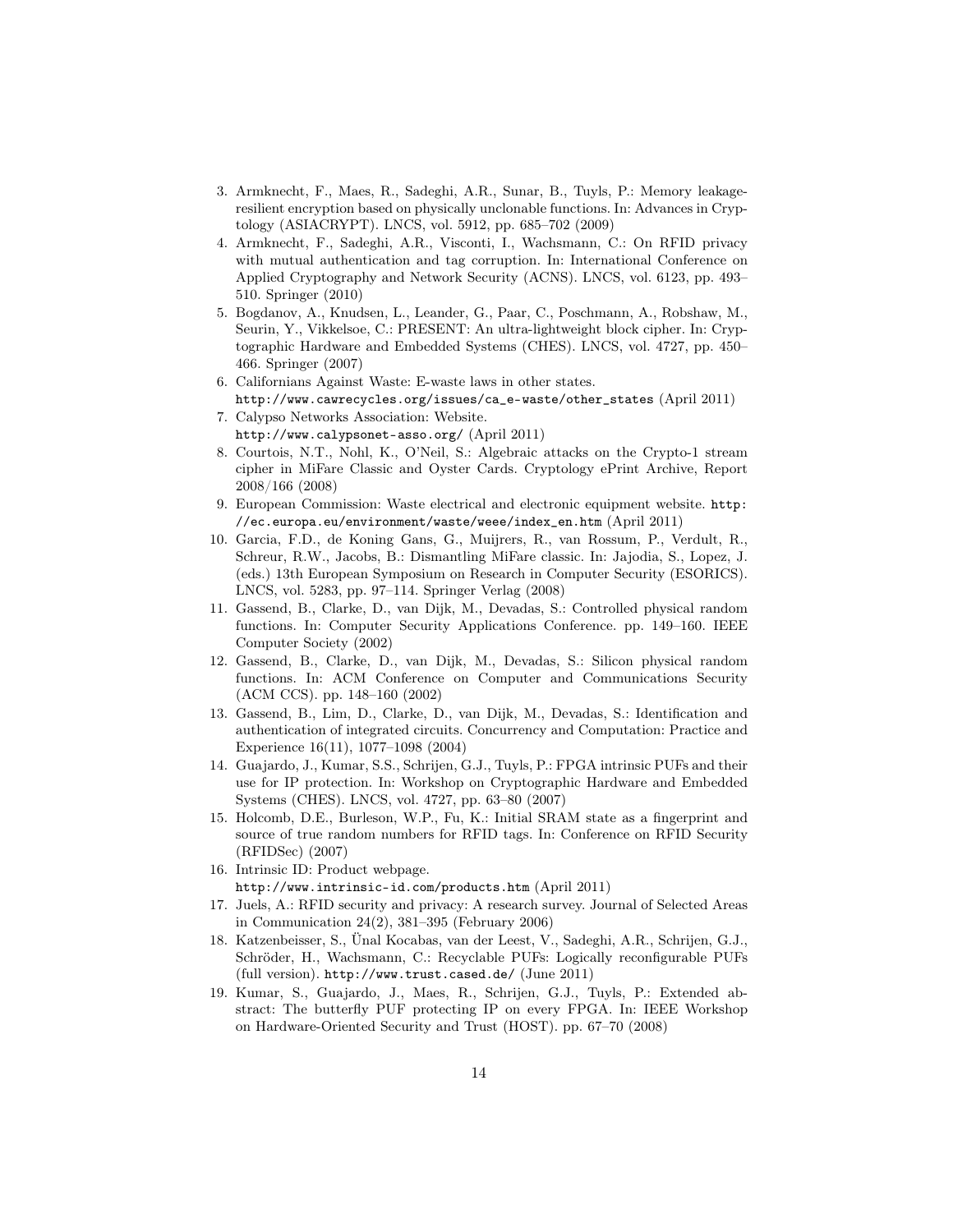- 20. Kursawe, K., Sadeghi, A.R., Schellekens, D., Tuyls, P., Scoric, B.: Reconfigurable physical unclonable functions — Enabling technology for tamper-resistant storage. In: IEEE International Workshop on Hardware-Oriented Security and Trust (HOST). pp. 22–29. IEEE Computer Society, San Francisco, CA, USA (2009)
- 21. Lai, X., Massey, J.: Hash functions based on block ciphers. In: Rueppel, R. (ed.) Advances in Cryptology (EUROCRYPT). LNCS, vol. 658, pp. 55–70. Springer (1993)
- 22. Lao, Y., Parhi, K.K.: Novel reconfigurable silicon unclonable functions. In: Workshop on Foundations of Dependable and Secure Cyber-Physical Systems (FDSCPS) (April 11 2011)
- 23. Lee, J.W., Lim, D., Gassend, B., Suh, G.E., van Dijk, M., Devadas, S.: A technique to build a secret key in integrated circuits for identification and authentication application. In: Symposium on VLSI Circuits. pp. 176–159 (2004)
- 24. van der Leest, V., Schrijen, G.J., Handschuh, H., Tuyls, P.: Hardware intrinsic security from D flip-flops. In: ACM Workshop on Scalable Trusted Computing (ACM STC). pp. 53–62 (2010)
- 25. Letter from Dutch minister on OV-chipkaart: https://zoek. officielebekendmakingen.nl/dossier/32440/kst-23645-415.html
- 26. Lim, D., Lee, J.W., Gassend, B., Suh, G.E., van Dijk, M., Devadas, S.: Extracting secret keys from integrated circuits. IEEE Transactions on VLSI Systems 13(10), 1200–1205 (2005)
- 27. Lin, L., Holcomb, D., Krishnappa, D.K., Shabadi, P., Burleson, W.: Low-power sub-threshold design of secure physical unclonable functions. In: ACM/IEEE International Symposium on Low Power Electronics and Design (ISLPED). pp. 43–48 (2010)
- 28. Maes, R., Tuyls, P., Verbauwhede, I.: Intrinsic PUFs from flip-flops on reconfigurable devices. In: Workshop on Information and System Security (WISSec). p. 17 (2008)
- 29. Maes, R., Verbauwhede, I.: Physically unclonable functions: A study on the state of the art and future research directions. In: Sadeghi, A.R., Naccache, D. (eds.) Towards Hardware-Intrinsic Security, pp. 3–37. Information Security and Cryptography, Springer Berlin Heidelberg (2010)
- 30. Maiti, A., Casarona, J., McHale, L., Schaumont, P.: A large scale characterization of RO-PUF. In: IEEE Symposium on Hardware-Oriented Security and Trust (HOST). pp. 94–99 (2010)
- 31. Monnet, Y., Renaudin, M., Leveugle, R.: Designing resistant circuits against malicious faults injection using asynchronous logic. IEEE Trans. Comput. 55, 1104– 1115 (September 2006), http://dx.doi.org/10.1109/TC.2006.143
- 32. Nohl, K., Plötz, H.: MiFare Little security despite obscurity. http://events.ccc.de/congress/2007/Fahrplan/events/2378.en.html (2007)
- 33. NXP Semiconductors: MiFare applications. http://www.mifare.net/applications/ (April 2008)
- 34. NXP Semiconductors: MiFare smartcard ICs. http://www.mifare.net/products/smartcardics/ (February 2011)
- 35. Octopus Holdings: Website. http://www.octopus.com.hk/en/ (April 2011)
- 36. OV-Chipkaart: Website. http://www.ov-chipkaart.nl/ (April 2011)
- 37. Öztürk, E., Hammouri, G., Sunar, B.: Towards robust low cost authentication for pervasive devices. In: IEEE International Conference on Pervasive Computing and Communications (PERCOM'08). IEEE Computer Society (March 2008)
- 38. Pappu, R.S.: Physical one-way functions. Ph.D. thesis, Massachusetts Institute of Technology (March 2001)